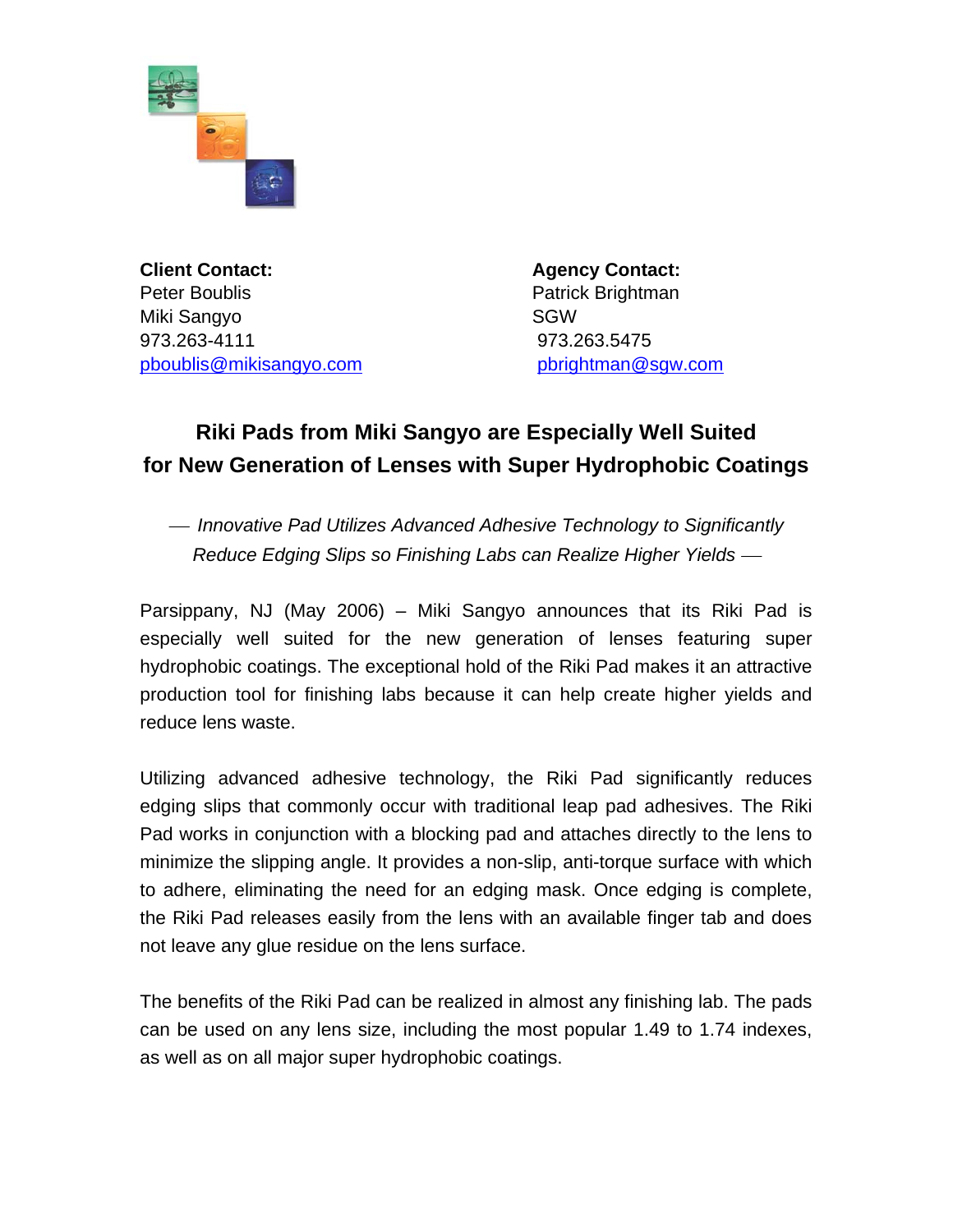Riki Pads are available in rolls of 2,000 or on sheet/packs of 2,000 (four pads per sheet). Miki Sangyo has samples available for testing. Large volume pricing starts at \$300 per roll.

(more)